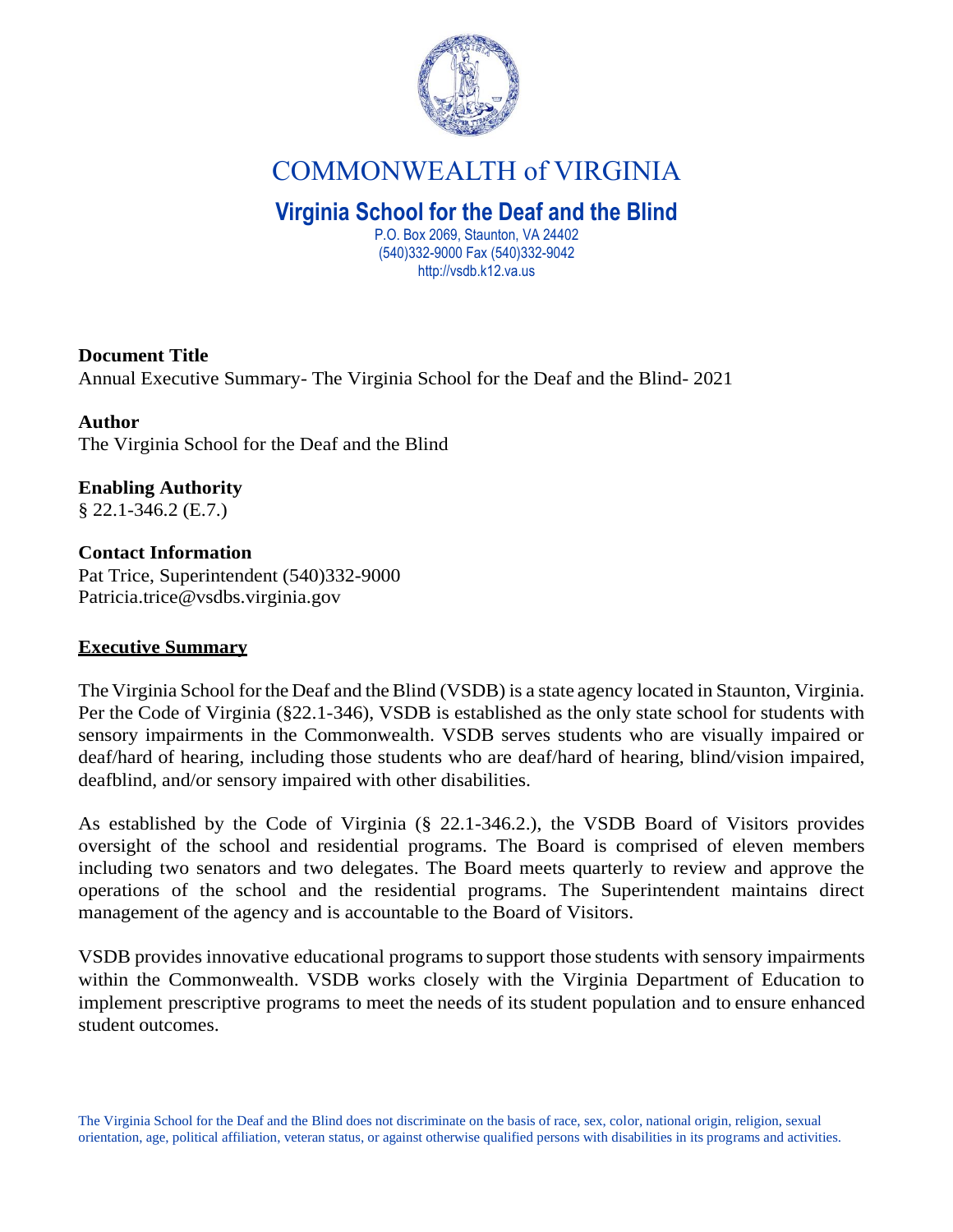## **Financial Report**

#### For fiscal year 2021:

Revenues equal \$365,577.95 and includes general fund and non-general fund (no federal grants or bond reimbursements). Expenses equal \$12,417,981.82 which includes general funds and non-general funds (including federal grants). These figures do not include any capital.

#### **Licensure and Accreditation**

VSDB is accredited by the Southern Association of Colleges and Schools (SACS).

## **Student Population**

VSDB serves approximately 70 students from across the Commonwealth. Per the Code of Virginia, students enrolled at VSDB must be served for Special Education Services through the disability categories of Deafness or Hearing Impairment or through the disability category of Vison Impairment. Students may also be served under the category of Deafblind. In general, VSDB serves students who are deaf/hard of hearing, blind/vision impaired, deafblind, or deaf or blind with other disabilities. Over 80% of the student body is served for more than one disability with an increasing number being identified as multi-disabled. A student may enroll in VSDB as a residential or day student. Approximately two-thirds of VSDB's student body is residential. Of the total student population, approximately 55% of the student body is deaf/hard of hearing. The remaining student body is served for some level of visual impairment, including blindness. All students are served through the National School Meals Program.

#### **Admissions**

Students interested in enrollment to VSDB must be a resident of Virginia and must be referred to VSDB through their local school system. An admissions process is established by the VSDB Board of Visitors and includes the completion of an application packet, an admissions interview, and the completion of a TEMP week. The TEMP week allows a prospective student to attend VSDB for a week for the "VSDB experience". TheTEMP week provides valuable information to the student, the family, the referring school system, and to the VSDB team asto the specific needs of the student and to ensure that VSDB can meet the student's needs. Students may enroll as a day or residential student. All programs, services, room and board, and transportation are provided to students at no cost to theirfamilies.

#### **COVID-19 Update**

VSDB opened the 2020-2021 school year successfully with the provision of in-person instruction daily. Approximately 85% of the students returned and additional new enrollments increased as a result of public school parents seeking options to the virtual/hybrid options offered by the local schools. VSDB continues to experience an increase in enrollment and predicts the trend will continue during the current 2021-2022 school year.

VSDB maintained in-person instruction for the majority of the first semester with little to no COVID incidents on campus. It was not until Thanksgiving break that VSDB moved to at-home instruction per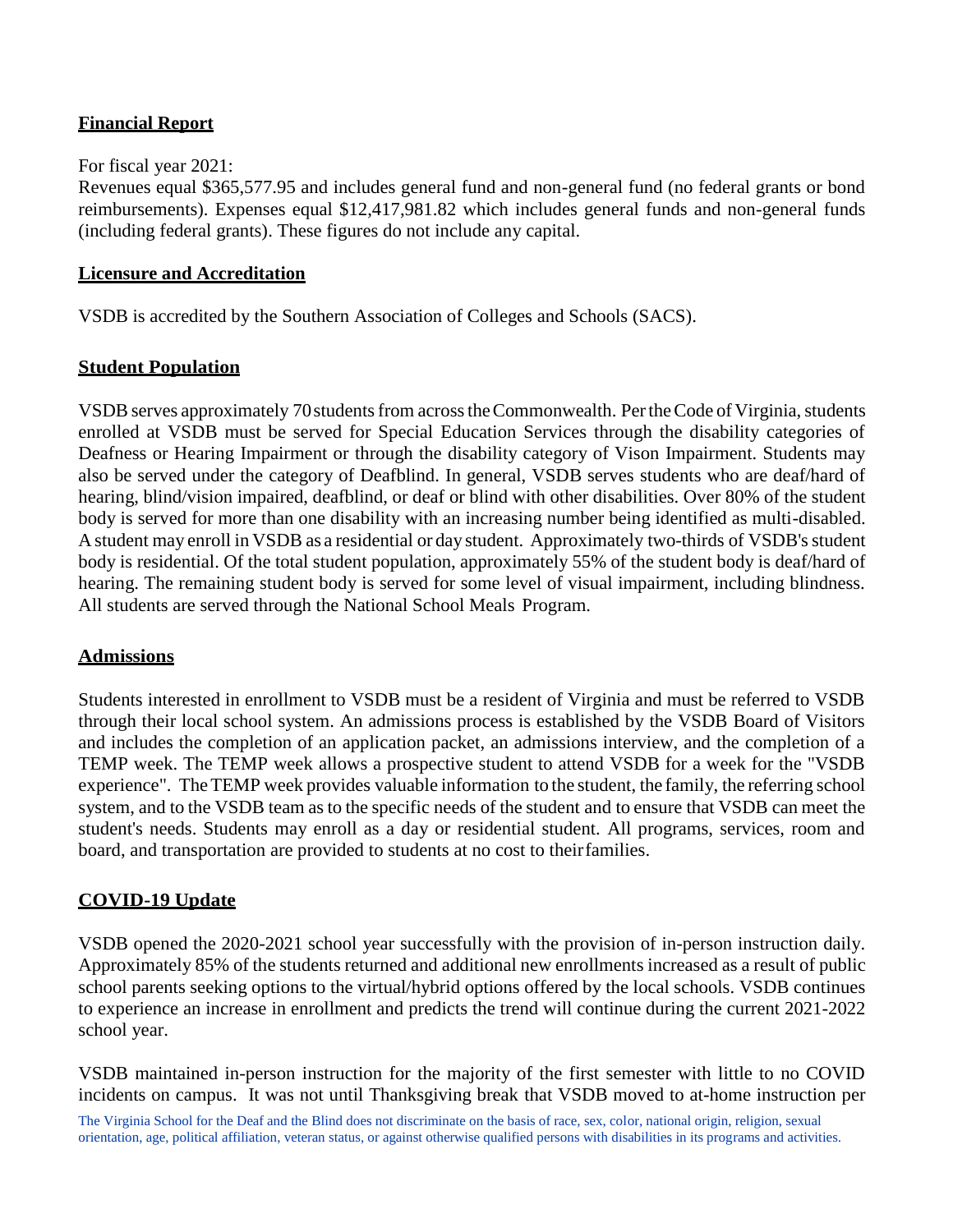the guidance of the Virginia Department of Health against in-person instruction. At that point, VSDB students did not return to campus and at-home instruction began. Due to the complex learning needs of its student body, the lack of fluent sign communication at home for the majority of VSDB's students who are deaf, and the absence of braille skills and specialized technology in the home to support those students who are blind, VSDB determined that continuity of instruction would best be provide through individualized learning packets, Google Classroom, and face-to-face video sessions. Individualized learning packets were prescriptive to each student's language and learning needs and provided review material for concepts taught previously as well as introduced to the greatest extent possible, new concepts. Packets were mailed home every two weeks and follow up support was provided to parents as needed. Although the packets supported the concept of continuity of instruction well, the educational team knew that for effective new instruction, students needed to return to campus in order to receive the full scope of services and programs that VSDB provides and was outlined in each student's Individual Education Plan (IEP).

VSDB's plans for any potential closures in the future include virtual learning aspects such as Google Classroom, learning packets, and face-to-face video sessions. Enhanced parent support will continue as needed.

## **Education/Residential/Recreational Programs**

VSDB operates all programs on a standard August-May school calendar. Beyond a student's educational needs, VSDB addresses the needs of the whole child by providing opportunities for peer socialization and interactions within a fully accessible setting. At VSDB, in contrast to public schools, students are not "the only one, but one of many". Students who are deaf/hard of hearing at VSDB interact with staff and peers who are fluent inAmerican Sign Language providing direct accessto language models and typical language development. Similarly, students who are blind/vision impaired have equal access to all programs and develop social skills in a setting where peers and staff provide natural opportunities for social interactions.

Students are on campus Sunday evening through Friday at noon and return home every weekend. For residential students, VSDB provides transportation weekly to and from designated "hubs" throughout Virginia. Day student transportation is provided in partnership with the local school division.

Learning occurs both within the classroom as well as within the residential halls. The residential program supports the skills taught in the classroom across all academic core areas as well as independent living skills and skills related to the Expanded Core Curriculum. The VSDB academic curriculum is based on the Virginia Standards of Learning (SOL) and is made accessible to all students with accommodations as deemed appropriate in each student's IEP. All students participate in the Virginia Assessment process according to their program of studies. Students pursue various diploma options based on credits earned for an Advanced Studies Diploma, a Standard Diploma, or an Applied Studies Diploma. For an Advanced Studies Diploma, students may choose to take American Sign Language (ASL) or Spanish as their foreign language option. VSDB provides additional special education services per each student's IEP. These services include speech therapy, physical therapy, occupational therapy, orientation and mobility training, and braille instruction. In addition, VSDB offers 24/7 nursing care that is accessible to all students as needed and/or prescribed.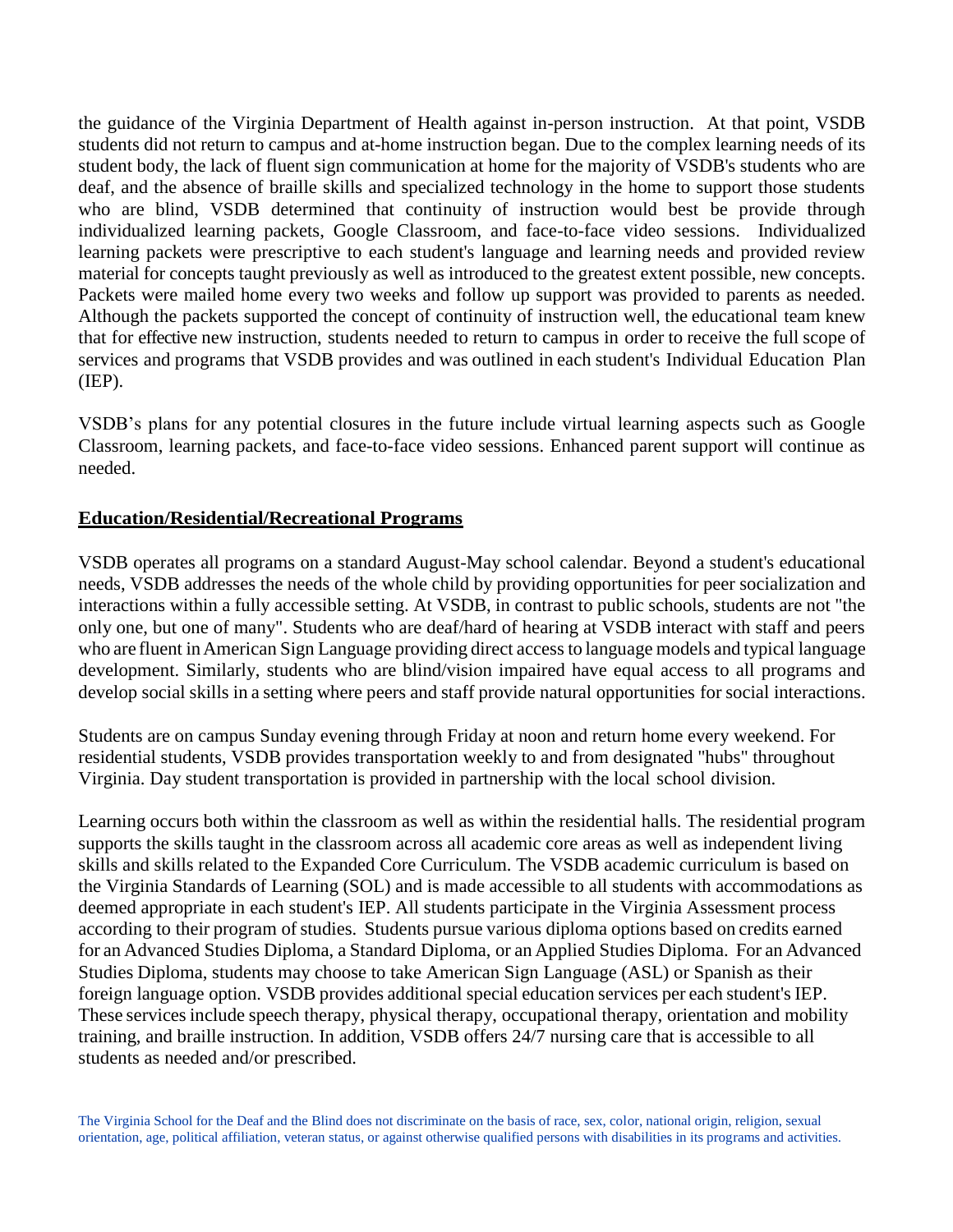Specialized assistive technology enhances communication and access to the curriculum per individual student needs. Specialized materials such as modified textbooks, subscriptions to supplemental instructional programs, software, and modified and brailed library books are essential to supplement the programs at VSDB. In addition, tutorial and remedial instructional support is provided by highly qualified personnel to students who demonstrate deficiencies in any core area. Tutoring occurs within the educational setting and also extends to after-hours in the residential halls. Another unique aspect of VSDB's programs is the ability for students to crossover in programs should they express an interest. Should a student who is low vision express an interest in the photography class taught in the Deaf Department by a teacher who is deaf, they may access the class with an interpreter. In comparison, should a student in the Deaf Department have enough hearing to enjoy music and expresses an interest in the music class offered in the Blind Department, then they may also crossover to participate in that class. Crossover opportunities may extend to the sports team also dependent on student interest.

At VSDB, learning extends beyond the classroom with the *CROPS Program* located on the school's 73 acre campus. The CROPS Program is comprised of the VSDB greenhouse and the *VSDB Educational Urban Farm*, the largest educational urban farm in the Commonwealth. The program is funded fully by the VSDB Foundation and provides full accessible agricultural and horticultural experiences to the students. Hands-on learning activities allow students to develop workforce skills in support of more effective transition planning as well as teach students the importance of healthy lifestyles choices. Students are involved in every aspect of the farm from the start of seedlings in the greenhouse to the harvesting of crops in the field to the preparation of fresh vegetables in the dining hall. The farm produces thousands of pounds of produce each year and provides fresh produce to VSDB's cafeteria. Students maintain a high level of engagement within the farm program and develop effective workforce skills to support employment upon graduation. The CROPS program was a proud recipient of a national USDA Farm-to-School grant in 2019. As one of only two Virginia recipients, VSDB was awarded approximately \$76,000 in funding to support continued development and growth of the CROPS program.

During recreational time, students have full access to after school social activities, sports, and clubs. VSDB's sports program offers students the opportunity to be part of a team and to participate in a variety of sports such as soccer, basketball, goalball, track, cross country, and volleyball. The sports program supports student participation with fully accessible activities with peers sharing many of the same challenges. In the past, VSDB has earned recognition nationally for two years running as the East Coast Champions in Goalball and as national champions twice. Currently, VSDB is one of two schools for the Blind in the country spearheading the formation of a Blind soccer league in preparation for the 2028 Paralympic Games in Los Angeles, California.

#### **Services**

VSDB maintains compliance with all federal and state regulations for Special Education Services. It provides special education and related services, diagnostic evaluations, transportation, residential hall services, community experiences, vocational training, work experience, and other support services according to the student's IEP. Nursing services are provided on a 24/7 basis to meet the needs of the residential program. Services are provided for children from birth to those who have not reached their 22nd birthday by September 30<sup>th</sup> of the current school year. All students are served through Special Education and have an IEP. VSDB works in collaboration with the student's local school system to provide educational services that meet each student's individual needs.